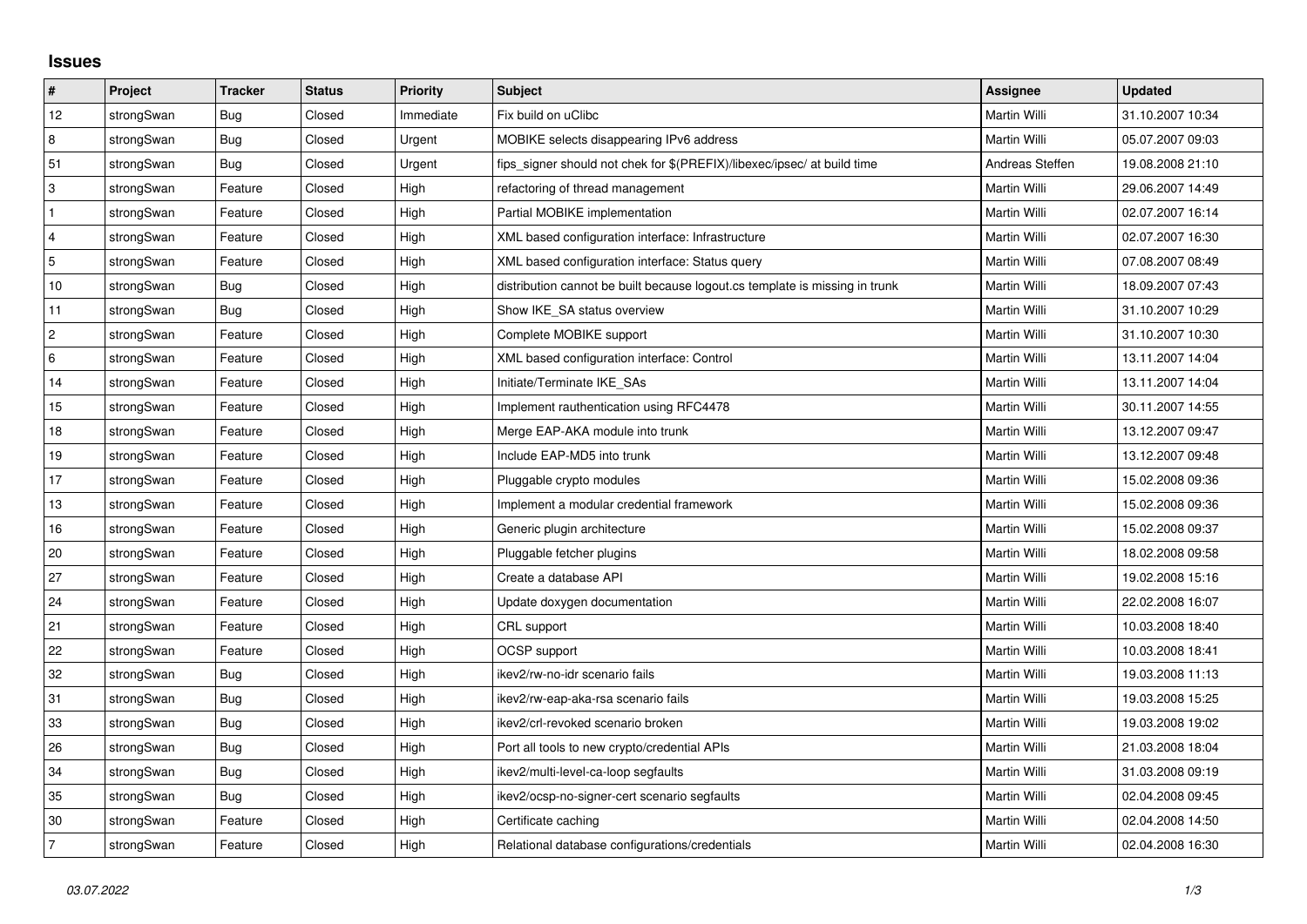| $\vert$ # | Project    | <b>Tracker</b> | <b>Status</b> | <b>Priority</b> | <b>Subject</b>                                                         | <b>Assignee</b>       | <b>Updated</b>   |
|-----------|------------|----------------|---------------|-----------------|------------------------------------------------------------------------|-----------------------|------------------|
| 36        | strongSwan | <b>Bug</b>     | Closed        | High            | strongswan-4.2.0 does not compile with uclibe                          | Martin Willi          | 04.04.2008 13:51 |
| 45        | strongSwan | <b>Bug</b>     | Closed        | High            | Failure to open SQLite database crashes charon                         | Martin Willi          | 07.04.2008 09:16 |
| 43        | strongSwan | <b>Bug</b>     | Closed        | High            | missing certificate_identity in SQL database causes segfault           | Martin Willi          | 07.04.2008 10:08 |
| 41        | strongSwan | Feature        | Closed        | High            | CFG attribute provider framework                                       | Martin Willi          | 16.04.2008 11:24 |
| 47        | strongSwan | Feature        | Closed        | High            | <b>RNG API</b>                                                         | <b>Martin Willi</b>   | 16.04.2008 11:27 |
| 48        | strongSwan | Feature        | Closed        | High            | Parallel trustchain verification                                       | Martin Willi          | 16.04.2008 11:33 |
| 37        | strongSwan | Feature        | Closed        | High            | Hash and URL support for IKEv2                                         | <b>Tobias Brunner</b> | 18.04.2008 13:38 |
| 50        | strongSwan | <b>Bug</b>     | Closed        | High            | plutostderrlog option missing                                          | Martin Willi          | 11.05.2008 10:10 |
| 25        | strongSwan | Feature        | Closed        | High            | alternative crypto implementation                                      | Martin Willi          | 31.05.2008 09:49 |
| 46        | strongSwan | Feature        | Closed        | High            | DNS resolving for hosts in ike_cfg                                     | <b>Martin Willi</b>   | 09.06.2008 09:34 |
| 52        | strongSwan | <b>Bug</b>     | Closed        | High            | Migrate ESP sequence number in update_sa                               | <b>Tobias Brunner</b> | 25.06.2008 08:40 |
| 59        | strongSwan | Feature        | Closed        | High            | Add additinal signal dependent parameter to bus                        | <b>Martin Willi</b>   | 29.07.2008 11:04 |
| 40        | strongSwan | Feature        | Closed        | High            | NetworkManager support                                                 | <b>Martin Willi</b>   | 22.08.2008 12:54 |
| 54        | strongSwan | Feature        | Closed        | High            | <b>EAP-Identity Server functionality</b>                               | Martin Willi          | 22.08.2008 12:55 |
| 60        | strongSwan | Feature        | Closed        | High            | Implement draft-sheffer-ikev2-gtc-00 with PAM password verification    | <b>Martin Willi</b>   | 22.08.2008 12:59 |
| 65        | strongSwan | <b>Bug</b>     | Closed        | High            | Many UML tests fail                                                    | Andreas Steffen       | 07.10.2008 07:09 |
| 64        | strongSwan | <b>Bug</b>     | Closed        | High            | MOBIKE with changed NAT mappings                                       | <b>Martin Willi</b>   | 08.10.2008 14:21 |
| 56        | strongSwan | Bug            | Closed        | High            | New interface for EAP-SIM backend                                      | <b>Martin Willi</b>   | 24.10.2008 10:23 |
| $70\,$    | strongSwan | <b>Bug</b>     | Closed        | High            | IP <sub>v6</sub>                                                       | Andreas Steffen       | 21.02.2009 11:09 |
| 42        | strongSwan | Feature        | Closed        | High            | CFG attribute handler framework                                        | <b>Martin Willi</b>   | 28.04.2009 10:23 |
| 49        | strongSwan | <b>Bug</b>     | Closed        | High            | starter log directly to terminal                                       | Martin Willi          | 30.04.2009 10:18 |
| 71        | strongSwan | <b>Bug</b>     | Closed        | High            | Improved Acquire handling                                              | <b>Martin Willi</b>   | 20.05.2009 11:54 |
| 79        | strongSwan | Bug            | Closed        | High            | Windows 7 sometimes fails to verify RSA signatures done by gcrypt      | Martin Willi          | 30.06.2009 12:22 |
| 55        | strongSwan | <b>Bug</b>     | Closed        | High            | Implement SHA512/384/256 HMAC with proper truncation in kernel         | Martin Willi          | 03.12.2009 11:41 |
| 73        | strongSwan | Issue          | Closed        | High            | StrongSwan IKEv2 CERT Payload missing first 0x30 byte of DER-encoding. | Martin Willi          | 06.05.2013 21:33 |
| 61        | strongSwan | <b>Bug</b>     | Closed        | High            | When recovering from DPD, firewall rules aren't added as necessary     | Andreas Steffen       | 06.05.2013 21:43 |
| 39        | strongSwan | Feature        | Rejected      | High            | Configuration support in Manager                                       | Martin Willi          | 04.07.2014 11:07 |
| 44        | strongSwan | Bug            | Closed        | Normal          | multiple copies of ca certificate in cache                             |                       | 07.04.2008 10:51 |
| 53        | strongSwan | Bug            | Closed        | Normal          | Printf handler for proposal t                                          | Martin Willi          | 12.06.2008 14:23 |
| 58        | strongSwan | <b>Bug</b>     | Closed        | Normal          | Please fix bashism in /src/ipsec/ipsec.in                              | Martin Willi          | 16.07.2008 09:08 |
| 62        | strongSwan | <b>Bug</b>     | Closed        | Normal          | ikev2 missing rekeying support not recognised                          | Martin Willi          | 14.11.2008 15:17 |
| 66        | strongSwan | Bug            | Closed        | Normal          | patch for alignment buffer on xscale ARM processor                     | Martin Willi          | 14.11.2008 15:35 |
| 69        | strongSwan | Feature        | Closed        | Normal          | Improve scheduler performance                                          | <b>Tobias Brunner</b> | 04.12.2008 17:03 |